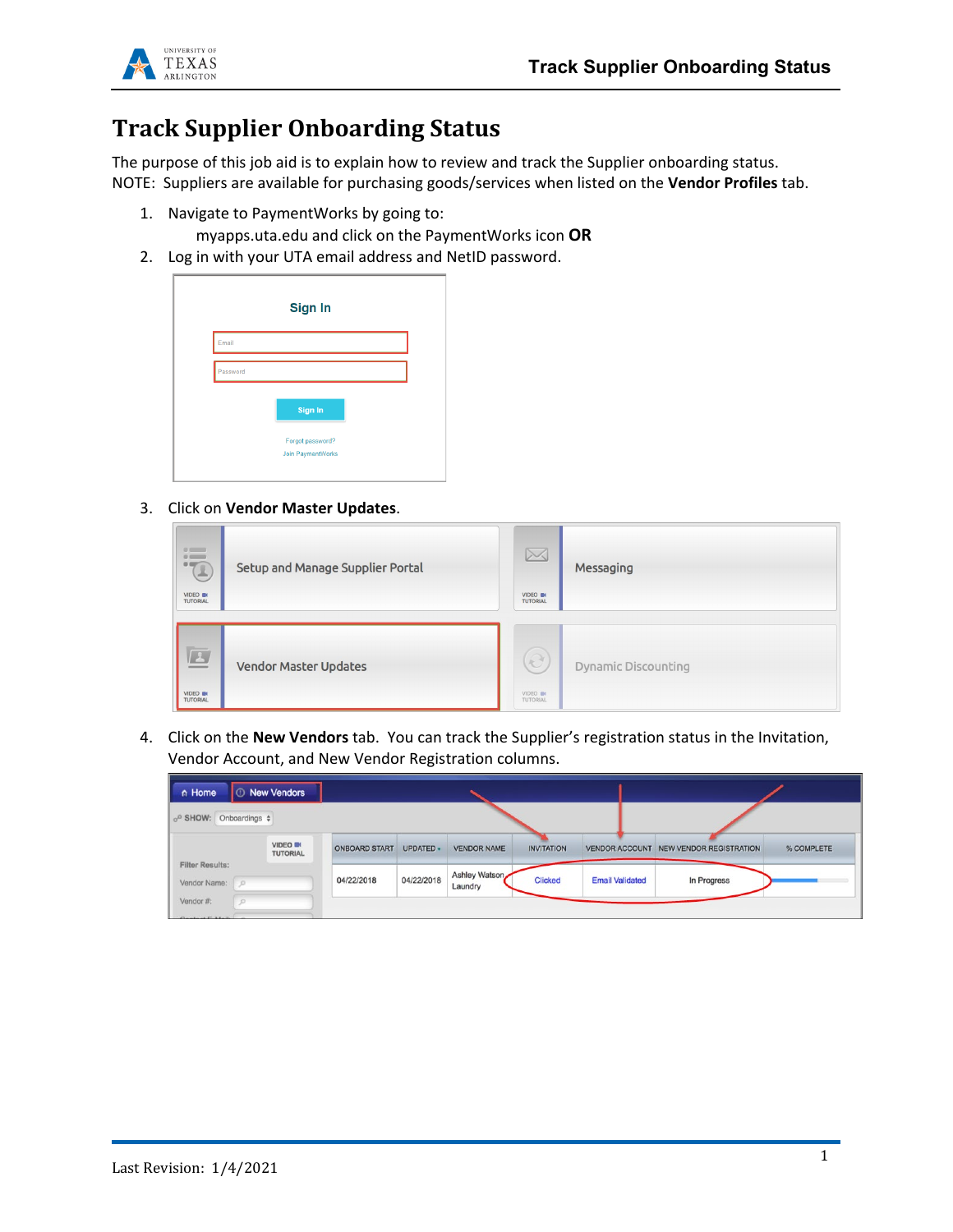

5. If you click on the Invitation status, the view expands to display the contents of the original invitation including the personalized message if added.

| <b>Invitation Details:</b>                              |                                                |                                                                      |            |                           | close |
|---------------------------------------------------------|------------------------------------------------|----------------------------------------------------------------------|------------|---------------------------|-------|
| Initiator:<br>Initiator (utapw2020+initiator@gmail.com) | <b>Vendor Name:</b><br><b>Foreign Vendor 1</b> | Contact E-mail:<br>utapw2020+foreignvendor1@g 04/21/2020<br>mail.com | Initiated: | Email Sent:<br>04/21/2020 |       |
| Personalized Message:<br>Hello hello hello 123581       |                                                |                                                                      |            |                           |       |
| <b>Custom Fields:</b>                                   |                                                |                                                                      |            |                           |       |
| Description of Goods and Services : TAcos               |                                                |                                                                      |            |                           |       |
| Initiator Department : A good one                       |                                                |                                                                      |            |                           |       |
| Initiator Phone Number : 8172222222                     |                                                |                                                                      |            |                           |       |
| Reason for Inviting the Supplier : Product and Service  |                                                |                                                                      |            |                           |       |

## 6. Invitation Statuses

| <b>Status</b>           | <b>Explanation</b>                                                                  |
|-------------------------|-------------------------------------------------------------------------------------|
| <b>Pending Approval</b> | Invitation is in queue to be reviewed.                                              |
| Opened                  | Vendor has opened the invitation email.                                             |
| Clicked                 | Vendor has received the invitation email and clicked on the link to<br>get started. |
| Rejected                | Supplier has rejected the invitation request.                                       |
| Undeliverable           | Invitation delivery was unsuccessful.                                               |
| Cancelled               | The invitation has been cancelled.                                                  |

#### 7. Vendor Account Statuses

| <b>Status</b>   | <b>Explanation</b>                                            |
|-----------------|---------------------------------------------------------------|
| No Account      | Vendor has not used their invitation to create their account. |
| Registered      | Vendor account was created but not activated.                 |
| Email Validated | Vendor has created and activated their account.               |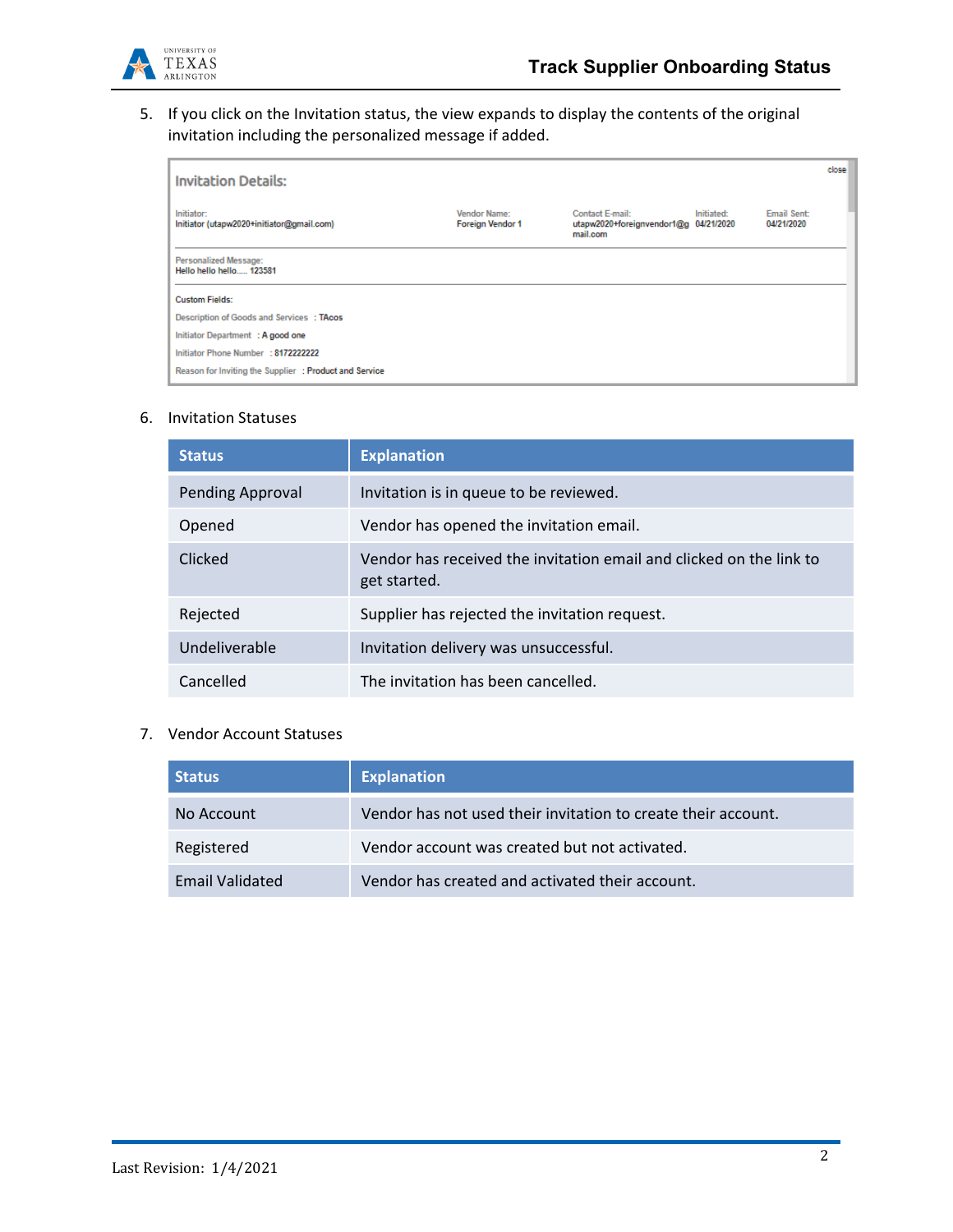

# 8. New Vendor Registration Statuses

| <b>Status</b>      | <b>Explanation</b>                                                                                                                                                                                                        |
|--------------------|---------------------------------------------------------------------------------------------------------------------------------------------------------------------------------------------------------------------------|
| <b>Not Started</b> | Supplier has not entered information on their registration.                                                                                                                                                               |
| In Progress        | Supplier has started entering information on the registration but has not<br>submitted.                                                                                                                                   |
| Submitted          | Supplier has submitted their registration.                                                                                                                                                                                |
| Returned           | Registration has been returned to the supplier in order for a correction to be<br>made. The supplier will be emailed directly with the requested correction. They<br>will also receive a message in their "Messages" tab. |
| Approved           | Registration has been approved.                                                                                                                                                                                           |
| Rejected           | Supplier has rejected the registration.                                                                                                                                                                                   |
| Complete           | Supplier has been notified of their approval; the supplier record has been created,<br>and the vendor number has been issued. The supplier number will appear under<br>"New Vendor Registration."                         |
| Processed          | Registration has been processed and sent to UT Share for approval.                                                                                                                                                        |

9. When the Supplier is listed on the **Vendor Profiles** tab, the Supplier is **connected** and available to use for purchasing goods and/or services at UTA.

| n Home                | L Vendor Profiles                              | <b><i>O</i></b> New Vendors                        |  |
|-----------------------|------------------------------------------------|----------------------------------------------------|--|
|                       |                                                |                                                    |  |
|                       | <b>Connected Vendors with Company Profiles</b> |                                                    |  |
| Hall                  |                                                | Vendor Number: 0000104738<br>Site Code: ONL-PW-1 2 |  |
| HealthCare, 1099      |                                                | Vendor Number: 0000104772<br>Site Code: ONL-PW-1 2 |  |
| <b>HFB</b>            |                                                | Vendor Number: 0000104739<br>Site Code: ONL-PW-1 2 |  |
|                       | <b>Impact Corportation</b>                     | Vendor Number: 0000104740<br>Site Code: ONL-PW-1 2 |  |
| <b>Individual, US</b> |                                                | Vendor Number: 0000104791<br>Site Code: ONL-PW-1 2 |  |
| <b>Legal, 1099</b>    |                                                | Vendor Number: 0000104773<br>Site Code: ONL-PW-1 2 |  |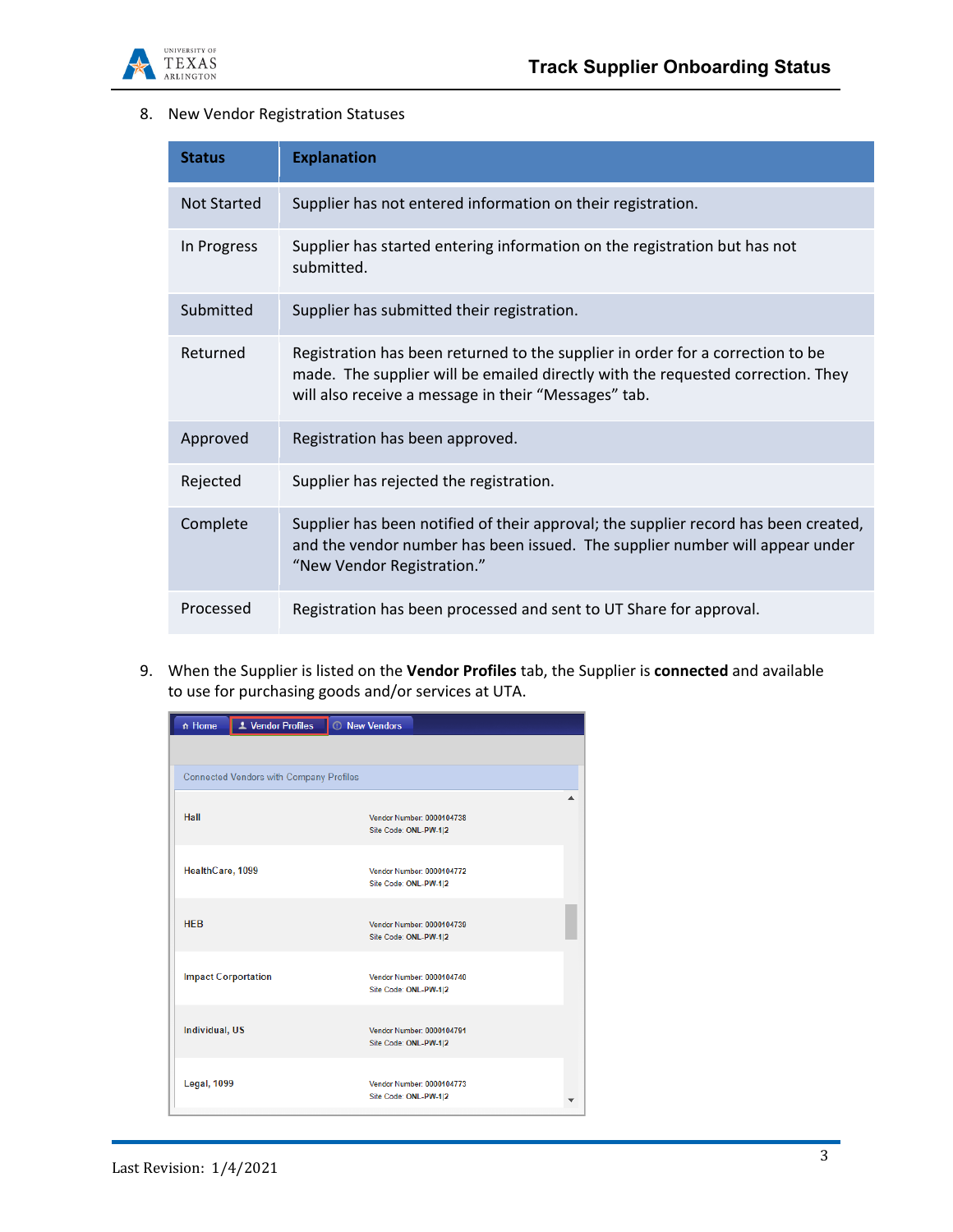

Initiators can also track the Supplier's registration status after it has been submitted.

## **10.** Click on **Vendor Master Updates.**

| "<br>VIDEO IN<br><b>TUTORIAL</b>                                | Setup and Manage Supplier Portal | $\boxtimes$<br>VIDEO IN<br><b>TUTORIAL</b> | Messaging                  |
|-----------------------------------------------------------------|----------------------------------|--------------------------------------------|----------------------------|
| $\boxed{\underline{\mathbf{L}}}$<br>VIDEO IN<br><b>TUTORIAL</b> | <b>Vendor Master Updates</b>     | $\widehat{e}$<br>VIDEO IN<br>TUTORIAL      | <b>Dynamic Discounting</b> |

11. Click on the **New Vendors** tab. You can track the Supplier's registration status in the **Request** view.

| <b>PaymentWorks</b>           |                      | Vendor Master Updates                                                |
|-------------------------------|----------------------|----------------------------------------------------------------------|
| $\land$ Home                  | L Vendor Profiles    | <b>C</b> New Vendors                                                 |
| o <sup>o</sup> SHOW: Requests |                      | Sort By: Date of Submission V<br>Descending $\vee$<br>Mark All Appro |
|                               | Need help $\left($ ? | Skutchi Designs Inc.<br><b>BABA - 88 111</b>                         |

12. The Supplier's record displays the request status after the submission of the registration.

| $\sigma^0$ SHOW: Requests<br>$\checkmark$                                                                           | Sort By: Last Updated<br>$\checkmark$                                                   | Mark All Approved Requests as Process<br>Descending $\vee$         |
|---------------------------------------------------------------------------------------------------------------------|-----------------------------------------------------------------------------------------|--------------------------------------------------------------------|
| Need help $(2)$<br><b>Filter Results:</b><br>Supplier Name:<br>$\mathcal{P}$<br>Submitted within: All Dates<br>✓    | <b>College Board</b><br>Jul 15, 2020 10:26 AM<br>Request Status Approved<br>Resubmitted | Request Type: Full                                                 |
| Request Status:<br>Show All<br>$\checkmark$<br>Request Type:<br>Show All<br>✓<br>Resubmitted<br>Only:<br>My Pending | Skutchi Designs Inc.<br>Jul 9, 2020 7:32 AM<br>Request Status Pending<br>Resubmitted    | Request Type: Full<br>Pending Approvers: Vendor<br><b>Approver</b> |
| Approvals Only:<br>ID:<br>$\circ$<br><b>Clear Filters</b><br>C5V                                                    | <b>Donald Heald</b><br>Jul 9, 2020 9:39 AM<br>Request Status Pending                    | Request Type: Full<br>Pending Approvers: Vendor<br><b>Approver</b> |

i.